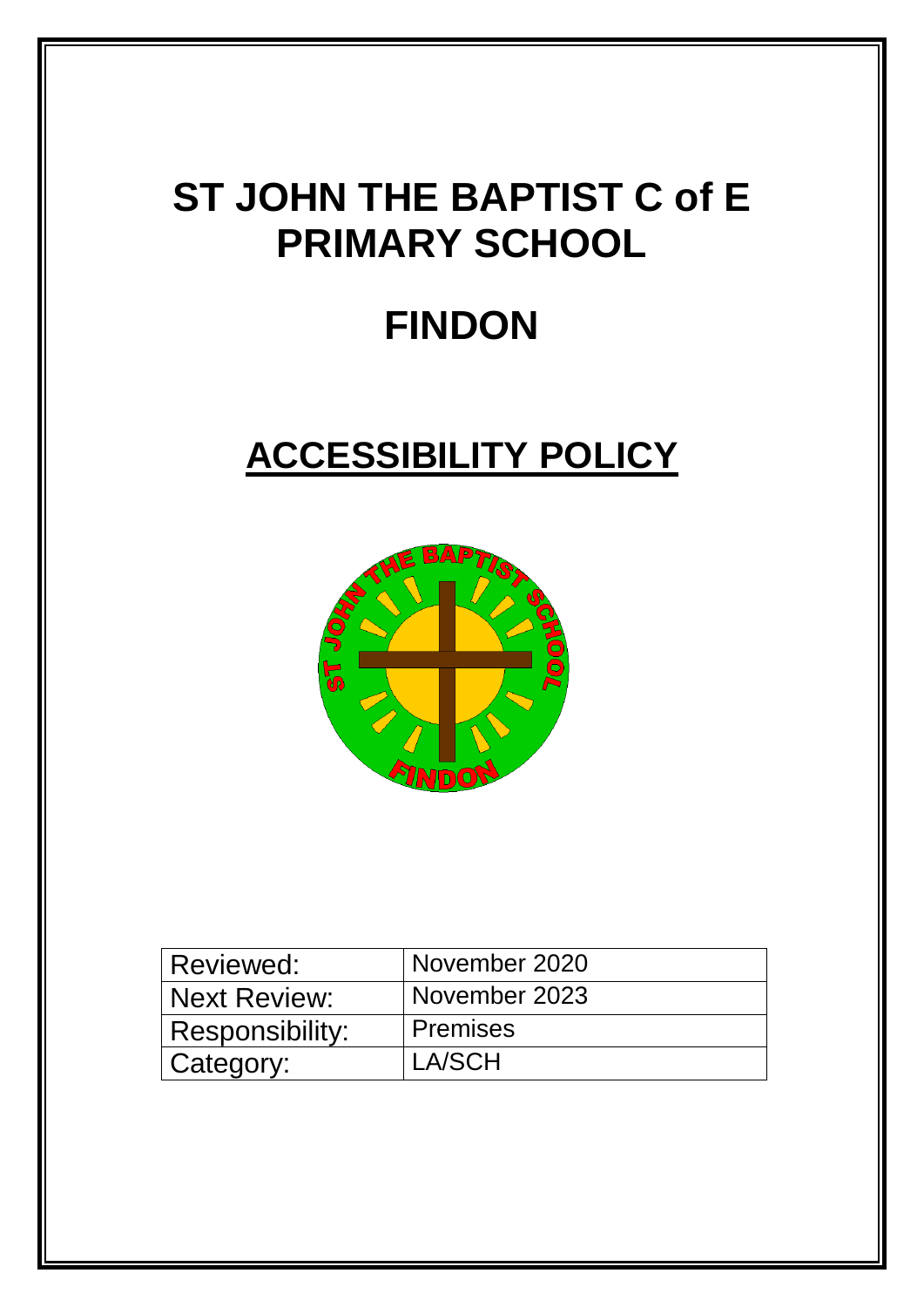| Date | Amendment number and text paragraph | <b>New</b><br>Page(s) |
|------|-------------------------------------|-----------------------|
|      |                                     |                       |
|      |                                     |                       |
|      |                                     |                       |
|      |                                     |                       |
|      |                                     |                       |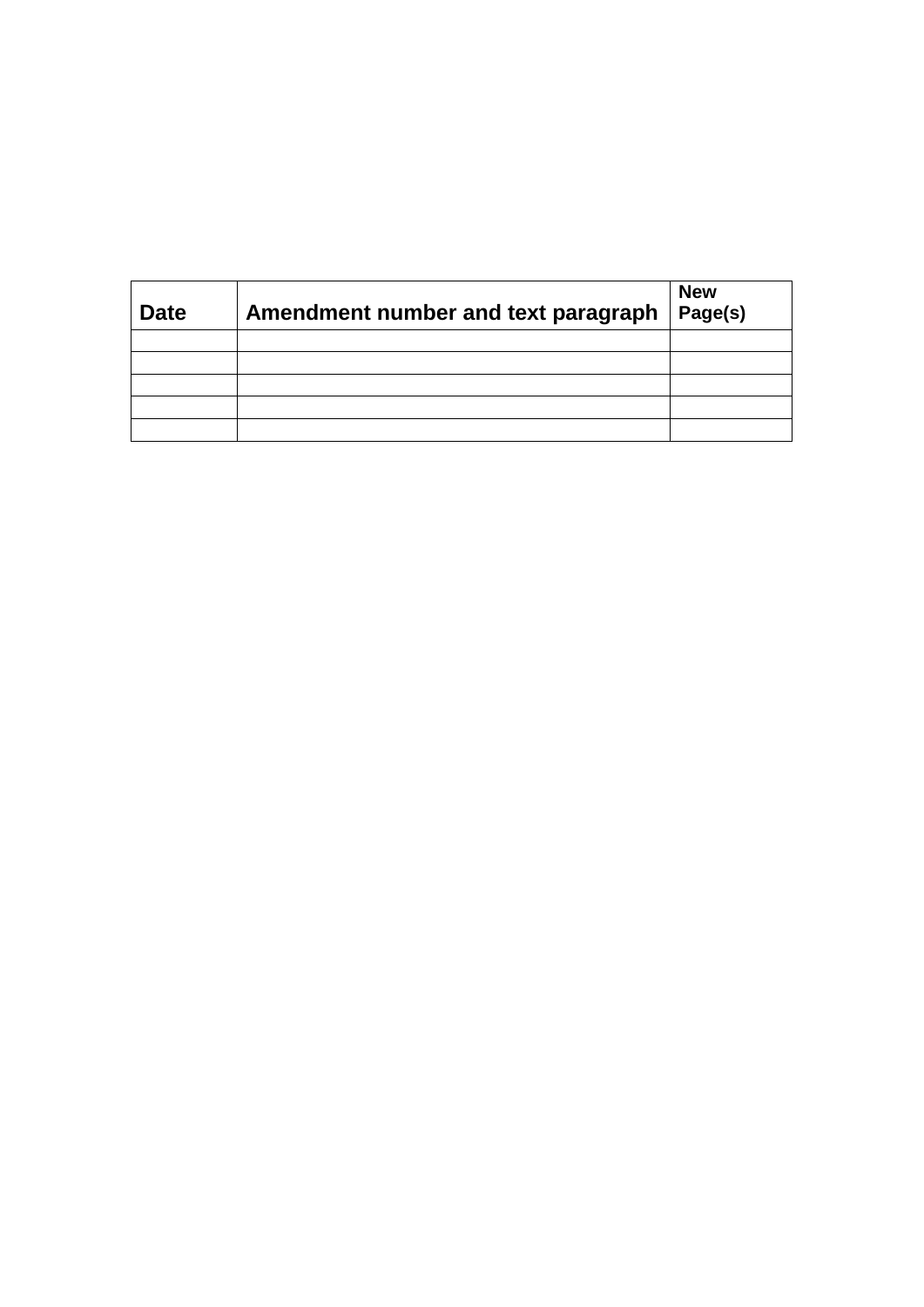## **Accessibility plan - St John the Baptist School, Findon**

## **Vision and Values**

St John the Baptist C of E Primary School prides itself on caring for and valuing all members of its community. The accessibility plan seeks to implement this by making every effort to anticipate the needs of present and future members of the community including staff and parents and to bear their needs in mind while developing the curriculum, the premises, organisation and curriculum enhancement activities. Accessibility in this case means not merely the access to the building but the wider context of taking part in every aspect of community life. It is recognised that some needs are not met within the present organisation and that some needs will not be anticipated by this policy, but the school is committed to seeking information and views so that it can plan to meet the needs of the widest community possible. This is part of the school's wider responsibility for inclusion and equal opportunities. Further, the school makes a commitment to make all adaptations possible within its financial and location boundaries, to meet the needs of any person wishing to become part of the school community. This plan is closely linked to the school's policies on inclusion, equal opportunities and special educational needs.

The following material shows that the school has tried to anticipate the needs of these members of the community within different school contexts in consultation with the stakeholders such as parents, staff and pupils.

## **Access to the Curriculum**

The school is committed to educational inclusion. Many of the ways it aims to improve access to the curriculum are encapsulated in the inclusion policy;

- It seeks to achieve inclusion by setting high standards for all pupils,
- It aims to differentiate learning objectives so that all pupils can learn and progress.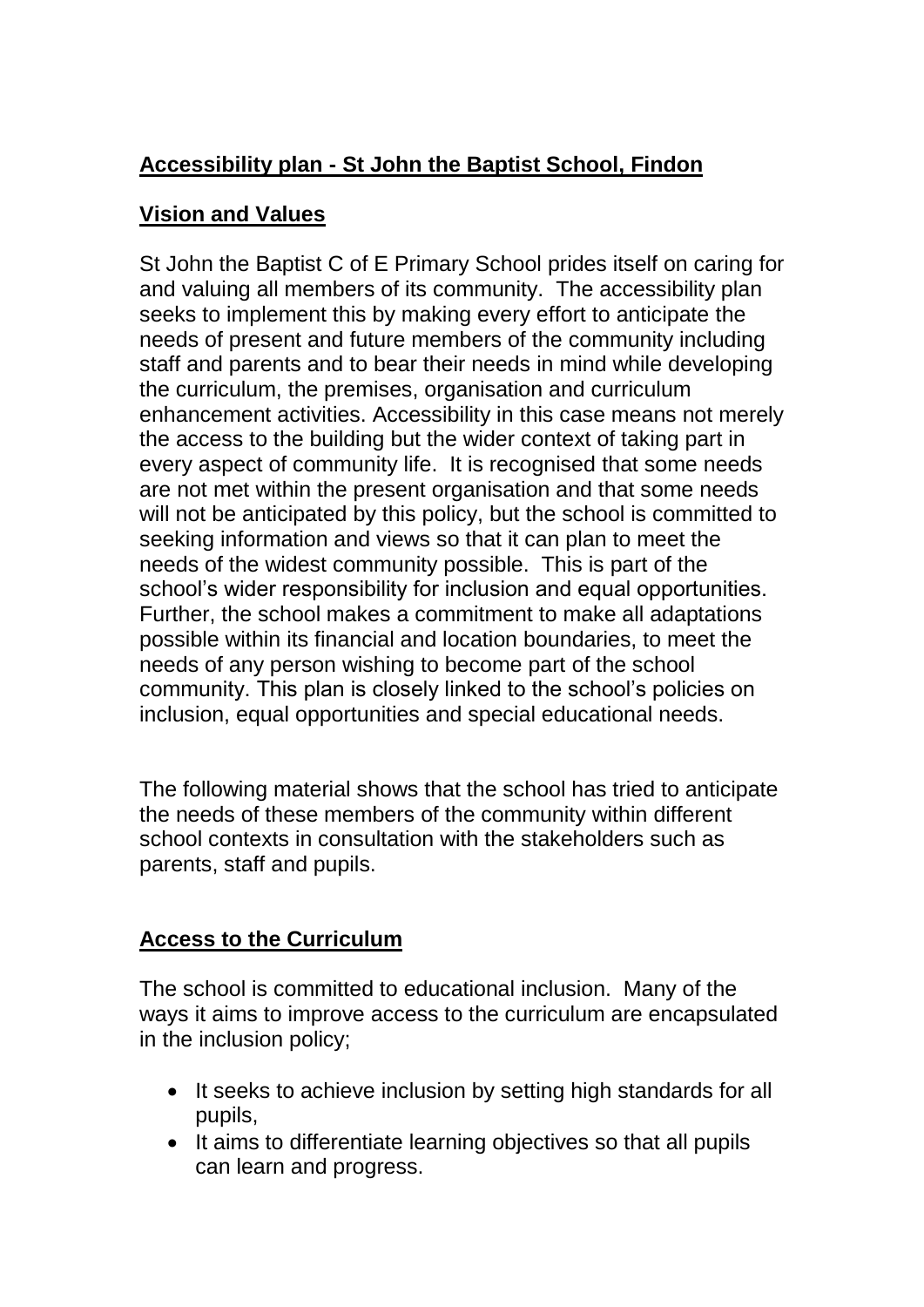- It will monitor the progress and inclusion of all pupils by regular data analysis including records of achievement, I.L.P sheets, progress meetings with teachers.
- Specific groups of pupils will be tracked through this process. In addition, the school places a high value on the pupils' voice through mechanisms such as the School Council and pupil questionnaires.
- The school encourages an ethos of mutual respect and collaborative learning where pupils and staff learn to help and support each other.
- The school encourages staff and pupils to be outward looking and to have a learning culture, where differences are valued and celebrated.
- It actively values the participation and views of parents and the community.

Staff are encouraged to reflect upon their own practice to ensure that measures are put in place to ensure all pupils are fully able to participate in the life of the school. A named member of the leadership team has responsibility for inclusion.

Some of the measures used by the school are encapsulated in the special needs policy. However, the school is committed to respond positively to pupils or parents who feel they have not equal access to the curriculum. This will include seeking specialist advice and guidance. The school will further commit to putting in place recommended changes as appropriate.

## **Premises Development – Accessibility Plan**

The following shows that the school has considered the principles of universal design in planning its building development and will make adjustments as funding allows. Should a person join the community with a specific disability, the school will seek further advice and make reasonable adjustments.

The school will make adjustments to meet the needs of the community within its present premises where possible. Such adjustments may include designated pathways, reallocation of workspaces or classrooms, seating arrangements for specified children, the purchase of particular aids for specified children as recommended by I.L.Ps and external agencies, signage, lighting etc…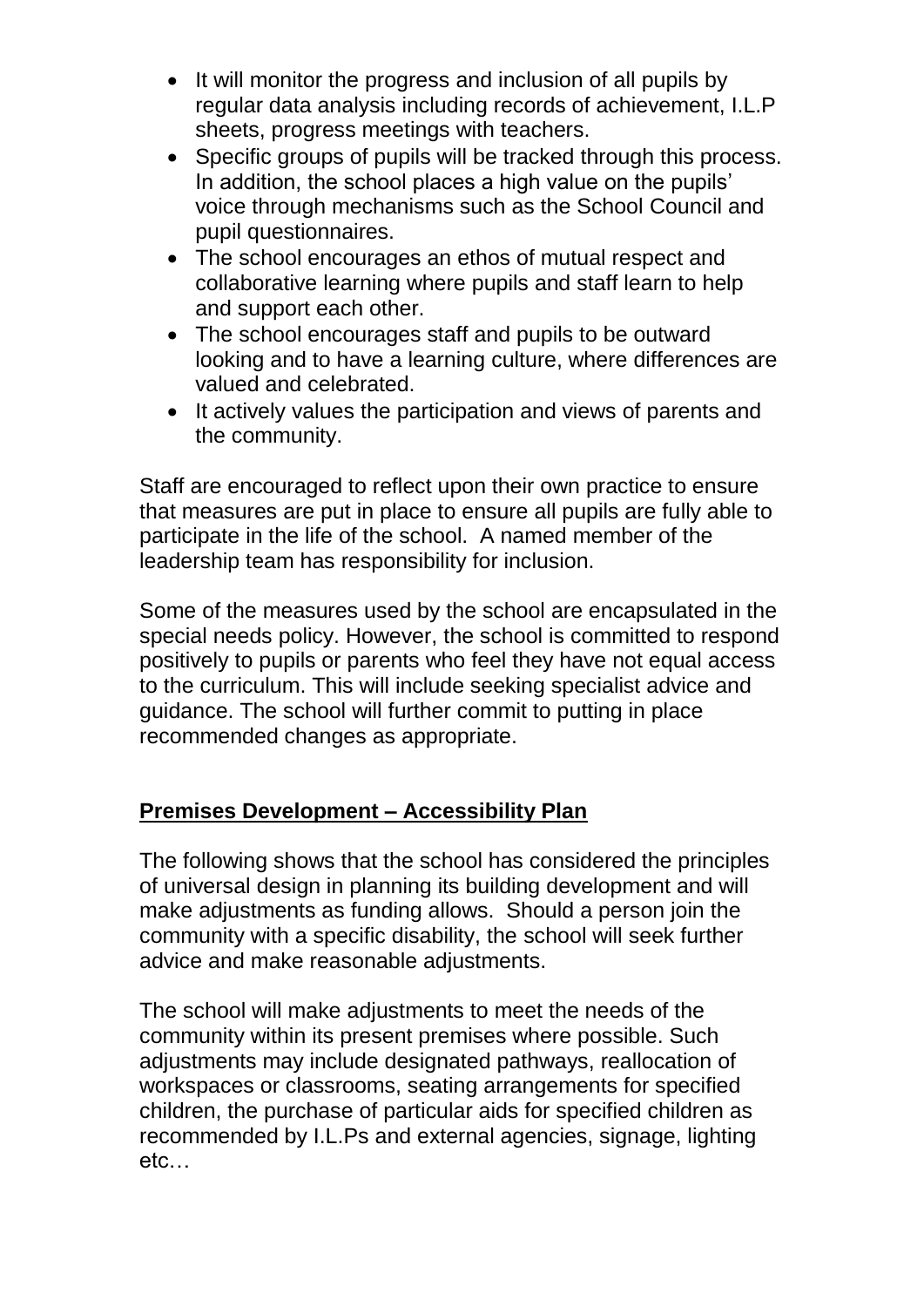In addition, as the school refurbishes or makes further developments to its premises, the school makes a commitment to use the principles of universal design. The school will also seek further advice about the needs of specific members of the community as and when the need arises and will make reasonable adjustments. The following are identified adjustments that may be needed.

#### **Entrance to the school**

The front doorway is the most suitable for disabled access. The edges to the threshold have been bevelled as part of the school premises developments.

#### **Corridors and internal doorways**

Corridors should be at least 36 inches wide. The school will discourage siting fixtures on the walls of rooms and corridors except where such fixtures start at floor level and do not reduce the width of access to under 36 inches wide. There should be regular points of at least 60 inches in diameter to allow wheelchair turning.

The Victorian part of the school is currently less suitable for use by pupils with disabilities and classes should be organised so that such pupils do not have to negotiate threshold steps.

In the long term the school may wish to consider ramping threshold steps in both the external and internal part of the Victorian building and putting in tactile flooring to indicate a change of level.

Internal doorways should be at least 32 inches wide. Doorways and architraves should be painted in a matt finish that contrasts with the adjoining wall and floor. Door handles, entry signals etc. may need to be relocated. Consideration should be given to the design of door handles and opening procedures. Door mats should ideally be recessed into the floor but should not be more than 1/2 inch thick.

All internal doors should be opened with less than 15 pounds of force and external doors should be opened with 85 pounds or less of force.

## **Lighting**

It is important that lighting is even throughout the school and that a good level of brightness is maintained Consideration should be given in the future to lights that can adjust to changing levels of daylight.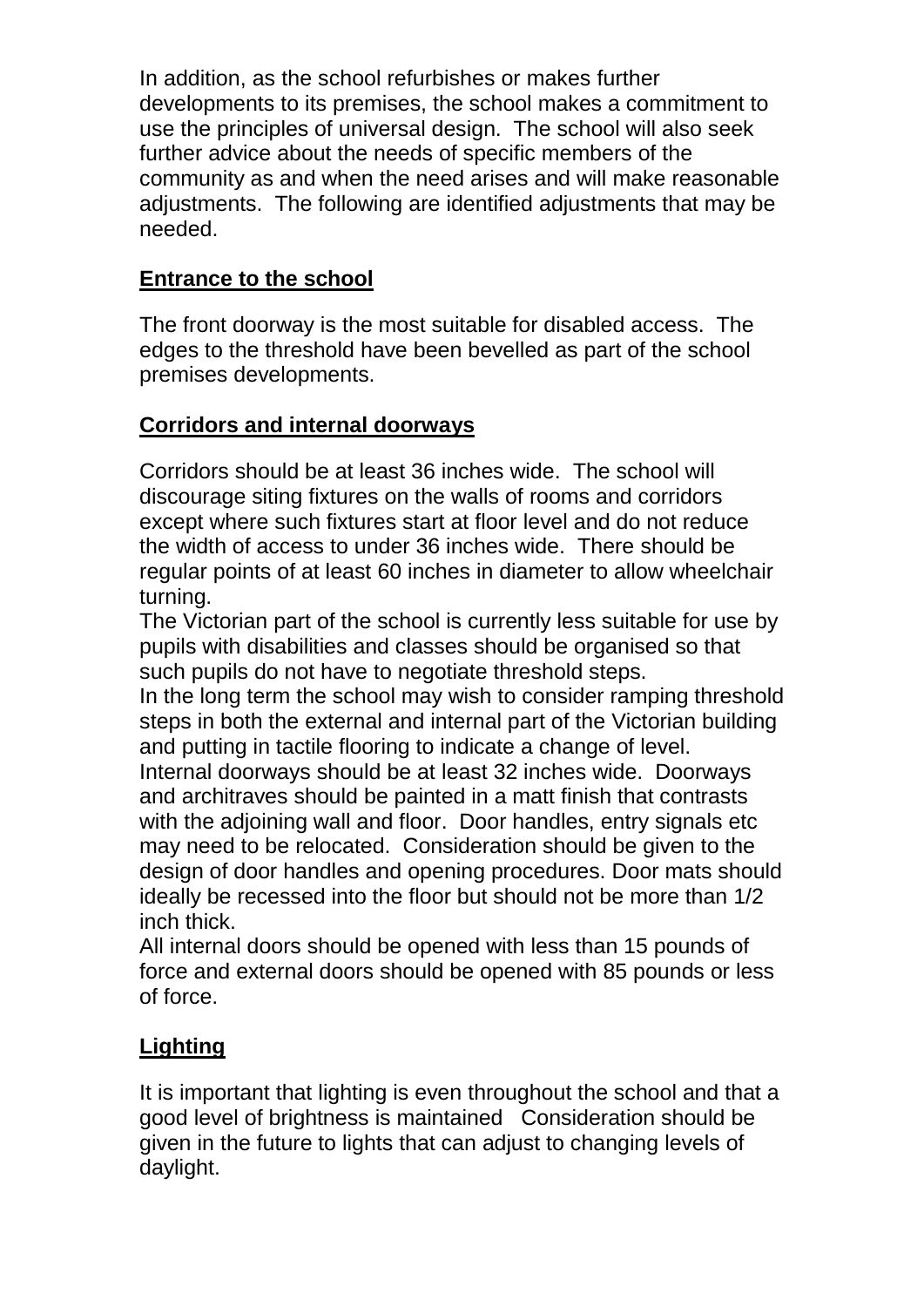#### **Decoration**

Walls, floors, ceilings and doors should be decorated in matt finishes. Pattern should be avoided and tonal contrast between different surfaces considered in the choice of colour. Glare should be minimised by the use of non-reflective glass or film. Floor surfaces both internal and external should be slip resistant.

#### **Workstations**

Workstations should be 34 inches in height and 30 inches in depth for an adult. Appropriate guidance needs to be sought to ensure workstations are appropriate for the age of the child. In the food tech room work tables, sinks and hobs are adjustable in height to accommodate access from range of heights of children and also wheel chair access

#### **Toilets**

Disabled toilet installed in 2010 building development and new staff toilets

#### **Hearing Loop**

The school should give consideration to the installation of a hearing loop system, particularly in the reception and hall areas.

## **The following sets out how access to information is managed**

#### **Written information**

The school will ensure its information to parents or children has a consistent layout and uses 14 point bold print in Arial Universal or similar. It will ensure that the information is aligned to the left margin, is double-spaced and has 60 –70 letters per line in general. Organisations such as the P.T.A., swimming pool and clubs will advised of such guidance.

#### **Communication**

Information is made available in a range of formats for children and is tailored to their needs as appropriate. Information parents and other members of the community id available via the website, through emails and on paper. Parents may request different formats if they wish.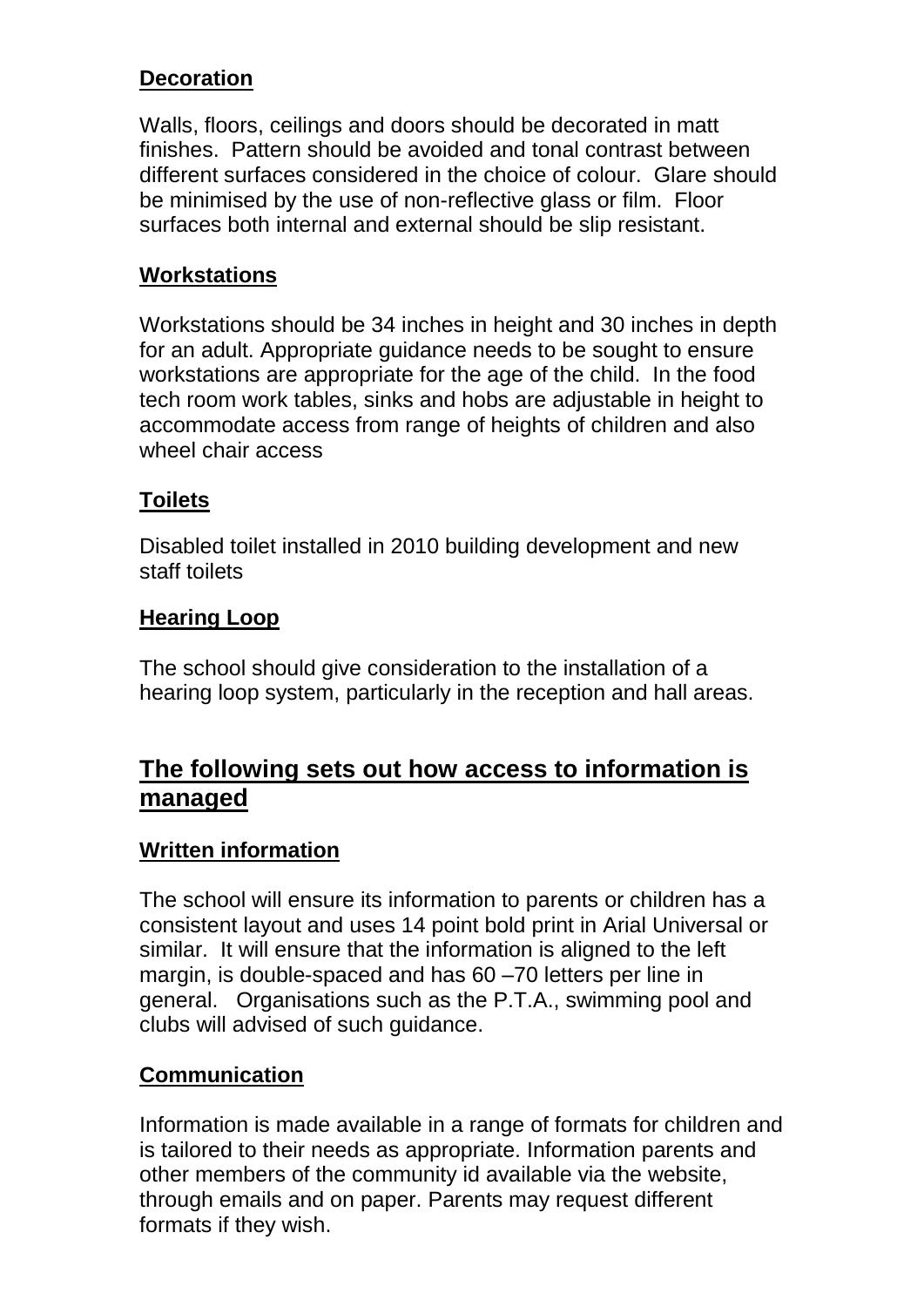### **Signage**

The school will review its signage. It will ensure that new signage is in lower case in black type with contrasting background. Where possible signage will be designed for use by the partially sighted. Road markings were added to help with traffic management in 2011 for the safety of children and adults using the small gate at the top of the slope.

#### **The following outlines the school's responsibilities as employers.**

Reasonable adjustments which the governing body should take for disabled employees within the financial boundaries available to them include:-

altering premises**,** e.g. widening a doorway, providing a ramp, stair-climbing chairs or non-slip flooring, moving classroom or corridor furniture, altering lighting, or providing parking spaces for disabled drivers;

allocating some duties to another employee**,** e.g. asking a non-disabled teacher to assemble a slide projector and screen for a disabled teacher, providing ancillary support in the classroom, arranging supervision duty rosters to take account of mobility, e.g. library supervision may be more appropriate than playground supervision for a disabled teacher;

transferring the person to fill an existing vacancy, e.g. if a teacher becomes disabled and there is no reasonable adjustment which can enable them to continue in their post they might be considered for another suitable post. In the case of LEA maintained schools, the LEA may be able to recommend the teacher for a suitable vacancy at another school (see example in paragraph 47);

altering working hours, e.g. allowing an employee who becomes disabled to work part-time or to job share or making adjustments to the timetable;

**changing the person's place of work,** e.g. ensuring that a teacher with mobility difficulties which prevents them from using the stairs can hold all of their lessons in classrooms on the ground floor;

**allowing absences during working hours for rehabilitation, assessment or treatment,** e.g. allowing an employee who becomes disabled time off during work to receive physiotherapy or other treatment;

**supplying additional training,** e.g. training in the use of particular pieces of equipment unique to the disabled person or re-training a teacher in a new subject area in order for them to continue teaching;

**acquiring or making changes to equipment,** e.g. providing an induction loop in the school hall and other assembly areas, providing magnifying facilities, a pager that vibrates, a visible fire alarm system, or an adapted telephone; or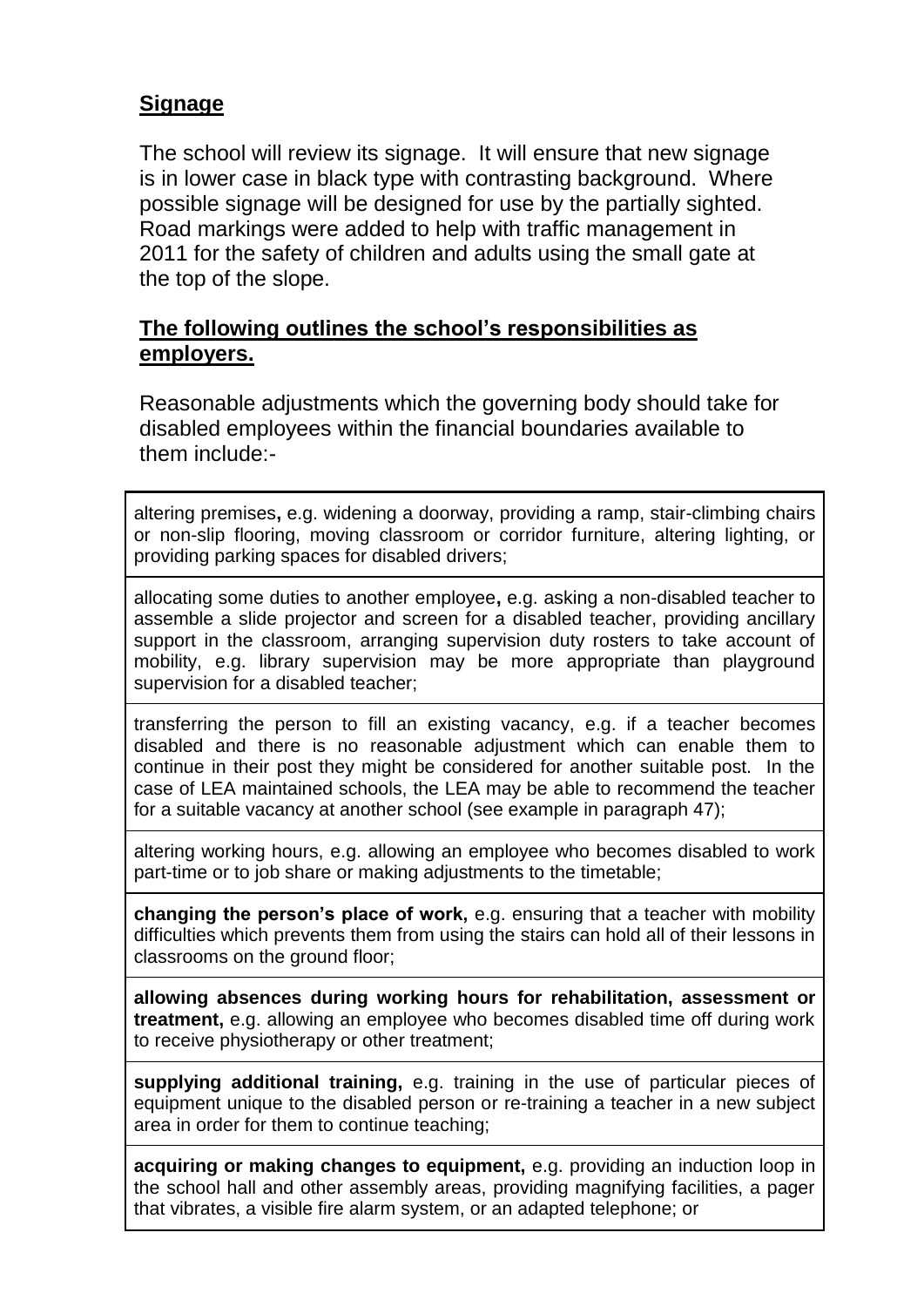**providing a reader or signer,** e.g. reading information to a visually impaired person at particular times during the working day.

The governing body and Headteacher will consult with disabled employees or prospective employees to see which adjustments are necessary and would enhance their inclusion in the school community.

In deciding whether an adjustment is "reasonable" The governing body will consider the following factors:

- how much an alteration will improve the situation for the disabled employee or prospective employee;
- how easy it is to make the adjustment;
- the cost of the adjustment, both financially and in terms of the disruption it will cause;
- the extent of the school's financial or other resources. Including grants from the LEA or the Access to work programme

Issues to consider avoiding discriminating against prospective employees.

The governing body will not discriminate against disabled people in:

- job advertisements;
- the application process;
- the selection criteria used;
- the interview procedure;
- the terms of employment offered; or
- by deliberately not offering a disabled person the job.

#### *Job advertisements and application forms*

Governing bodies must ensure that job advertisements and application forms do not imply that a person might not get the job because they have a disability or that they are unwilling to make reasonable adjustments to employment arrangements or premises. However, there is no reason why advertisements and application forms should not ask applicants to indicate whether they are disabled, and if so, the nature of the disability and whether they are